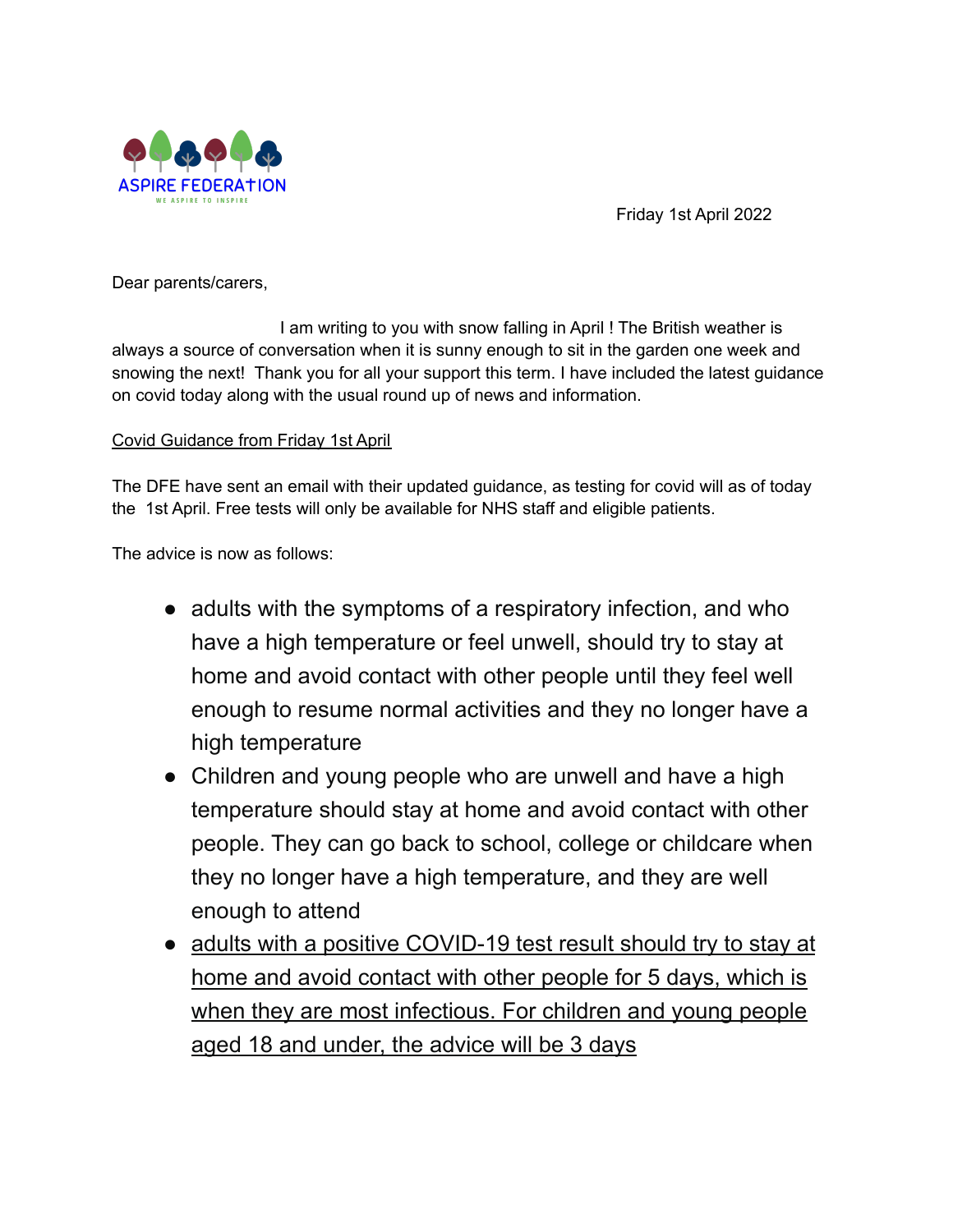Single lateral flow tests will be available from chemists for a about £2 should you want to purchase them.

At Aspire I am advising the following - while we still have tests please follow the above - staff with a positive test to isolate for 5 days, but can then return assuming they don't have a temperature. Any child with a positive test can return after 3 days.

# Once we have no tests - then the only advice is to stay off school if you have a temperature.

If you are unsure or have any questions please contact me at [exechead@aspire-kent.org.uk](mailto:exechead@aspire-kent.org.uk)

### Swimming awards

Thank you to Mrs Steer, Ms Liddicoat and Mrs Cannell, for teaching swimming this term, and to Mr Jackson for driving the minibus.

During their lessons the children are working towards the school swimming and water safety awards. These are awarded in partnership with Swim England

Here is some information about the awards:

# **Awards**

Our School Swimming and Water Safety Charter Awards have been designed with pupils of all abilities and backgrounds in mind. Using the Awards in your school swimming programme will:

● Ensure all pupils have access to the most essential swimming and water safety skills, whatever their ability.